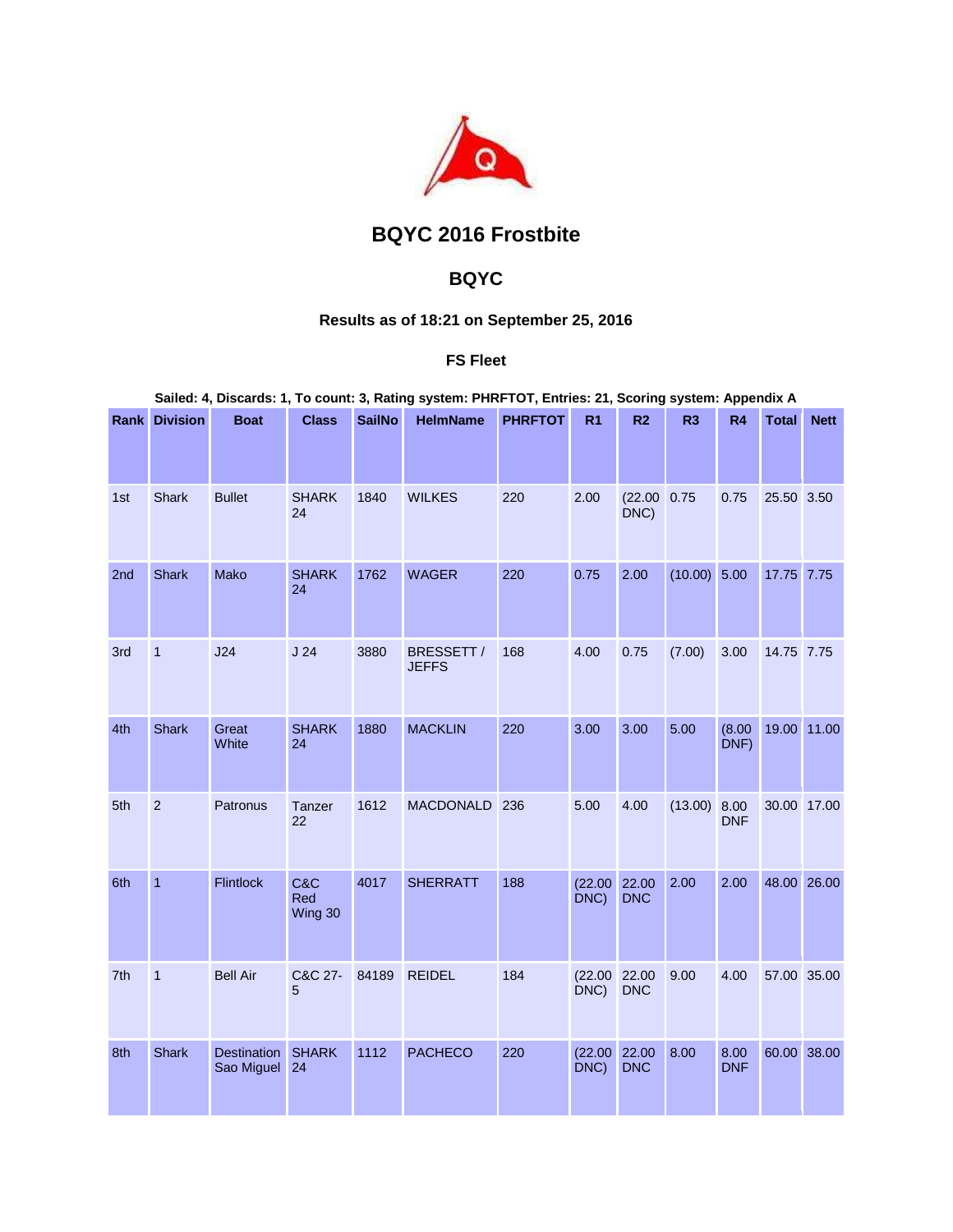| 9th              | <b>Shark</b>   | Pinner                         | <b>SHARK</b><br>24          | 1769  | <b>FINDLATER</b> | 220 | (22.00)<br>DNC) | 22.00<br><b>DNC</b> | 3.00  | 22.00<br><b>DNC</b> | 69.00 47.00 |             |
|------------------|----------------|--------------------------------|-----------------------------|-------|------------------|-----|-----------------|---------------------|-------|---------------------|-------------|-------------|
| 10th             | <b>Shark</b>   | Airush                         | <b>SHARK</b><br>24          | 36    | <b>STEINITZ</b>  | 220 | (22.00)<br>DNC) | 22.00<br><b>DNC</b> | 4.00  | 22.00<br><b>DNC</b> |             | 70.00 48.00 |
| 11 <sub>th</sub> | <b>Shark</b>   | <b>Stress</b><br><b>Relief</b> | <b>SHARK</b><br>24          | 612   | <b>STARR</b>     | 220 | (22.00)<br>DNC) | 22.00<br><b>DNC</b> | 6.00  | 22.00<br><b>DNC</b> |             | 72.00 50.00 |
| 12 <sub>th</sub> | <b>Shark</b>   | Unicorn                        | <b>SHARK</b><br>24          | 1836  | <b>BURCHAT</b>   | 220 | (22.00)<br>DNC) | 22.00<br><b>DNC</b> | 11.00 | 22.00<br><b>DNC</b> | 77.00 55.00 |             |
| 13 <sub>th</sub> | $\overline{2}$ | Mocha<br>Magic                 | C&C 27-<br>3                | 74021 | <b>MCGARVEY</b>  | 202 | (22.00)<br>DNC) | 22.00<br><b>DNC</b> | 12.00 | 22.00<br><b>DNC</b> |             | 78.00 56.00 |
| 14 <sub>th</sub> | $\overline{2}$ | <b>Just Our</b><br>Pace        | Paceship<br><b>PY 26 IB</b> | 1023  | <b>CURTIS</b>    | 224 | (22.00)<br>DNC) | 22.00<br><b>DNC</b> | 14.00 | 22.00<br><b>DNC</b> | 80.00 58.00 |             |